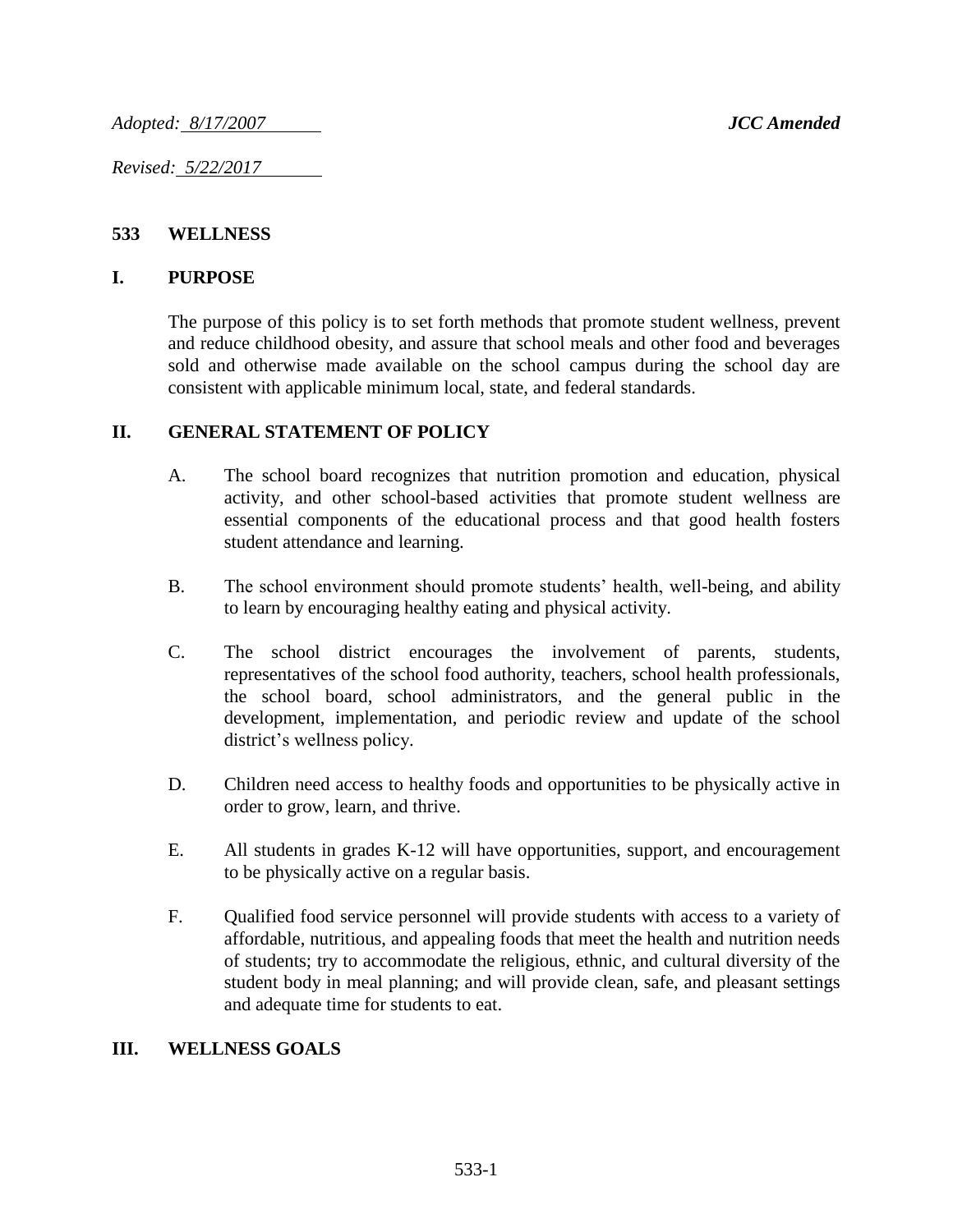## A. Nutrition Promotion and Education

- 1. The school district will encourage and support healthy eating by students and engage in nutrition promotion that is:
	- a. offered as part of a comprehensive program designed to provide students with the knowledge and skills necessary to promote and protect their health;
	- b. part of health education classes, as well as classroom instruction in subjects such as math, science, language arts, social sciences, and elective subjects, where appropriate; and
	- c. enjoyable, developmentally appropriate, culturally relevant, and includes participatory activities, such as contests, promotions, taste testing, and field trips.
- 2. The school district will encourage all students to make age appropriate, healthy selections of foods and beverages, including those sold individually outside the reimbursable school meal programs, such as through a la carte/snack lines, vending machines, fundraising events, concession stands, and student stores.
- B. Physical Activity
	- 1. Students need opportunities for physical activity and to fully embrace regular physical activity as a personal behavior. Toward that end, health and physical education will reinforce the knowledge and self-management skills needed to maintain a healthy lifestyle and reduce sedentary activities, such as watching television;
	- 2. Opportunities for physical activity will be incorporated into other subject lessons, where appropriate; and
	- 3. Classroom teachers will provide short physical activity breaks between lessons or classes, as appropriate.

# C. Communications with Parents

- 1. The school district recognizes that parents and guardians have a primary role in promoting their children's health and well-being.
- 2. The school district will support parents' efforts to provide a healthy diet and daily physical activity for their children.
- 3. The school district encourages parents to pack healthy lunches and snacks and refrain from including beverages and foods without nutritional value.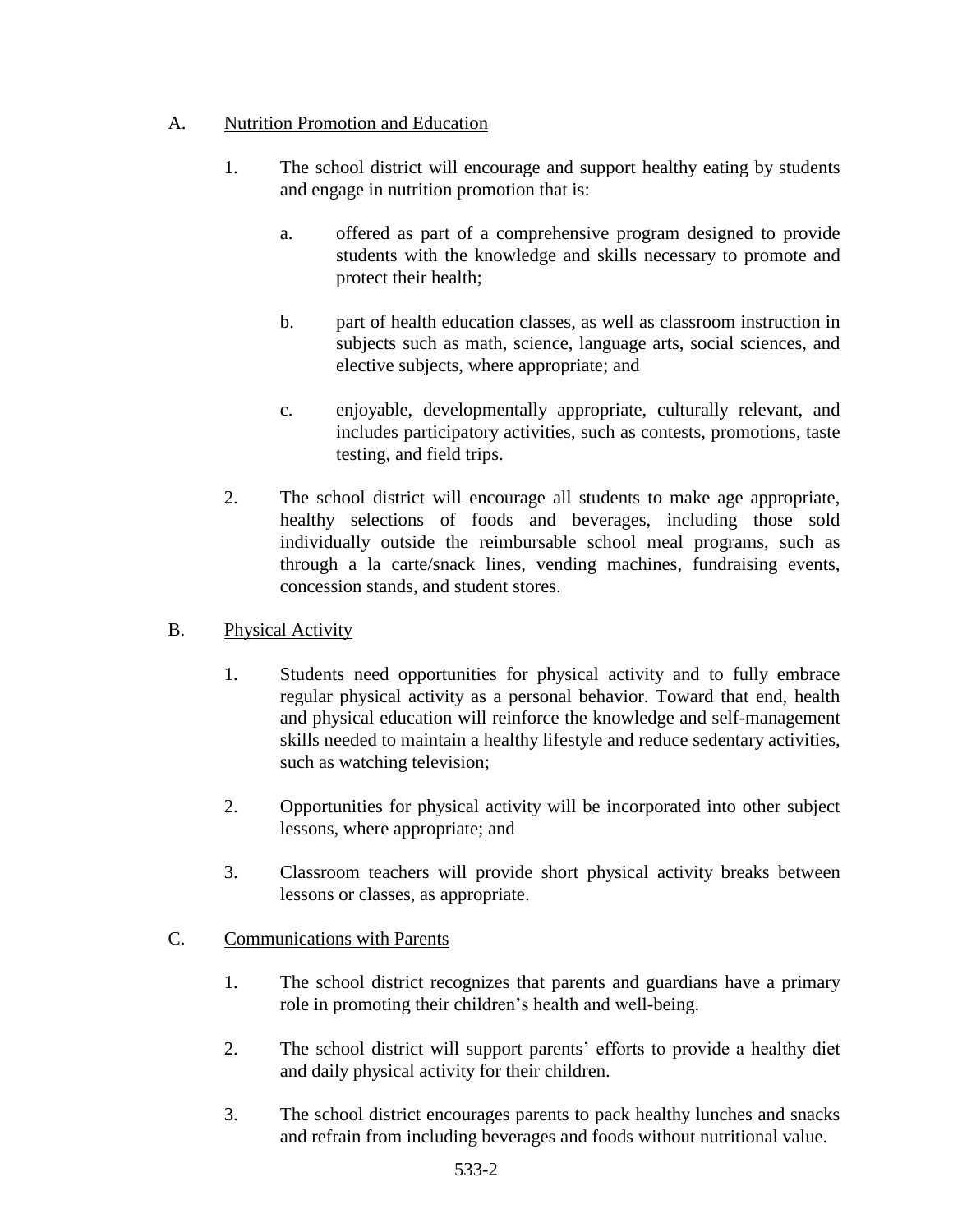4. The school district will provide information about physical education and other school-based physical activity opportunities and will support parents' efforts to provide their children with opportunities to be physically active outside of school.

## **IV. STANDARDS AND NUTRITION GUIDELINES**

#### A. School Meals

- 1. The school district will provide healthy and safe school meal programs that comply with all applicable federal, state, and local laws, rules, and regulations.
- 2. Food service personnel will provide students with access to a variety of affordable, nutritious, and appealing foods that meet the health and nutrition needs of students.
- 3. Food service personnel will try to accommodate the religious, ethnic, and cultural diversity of the student body in meal planning.
- 4. Food service personnel will provide clean, safe, and pleasant settings and adequate time for students to eat.
- 5. Food service personnel will take every measure to ensure that student access to foods and beverages meets or exceeds all applicable federal, state, and local laws, rules, and regulations and that reimbursable school meals meet USDA nutrition standards.
- 6. Food service personnel shall adhere to all applicable federal, state, and local food safety and security guidelines.
- 7. The school district will make every effort to eliminate any social stigma attached to, and prevent the overt identification of, students who are eligible for free and reduced-price school meals.
- 8. The school district will provide students access to hand washing or hand sanitizing before they eat meals or snacks.
- 9. The school district will make every effort to provide students with sufficient time to eat after sitting down for school meals and will schedule meal periods at appropriate times during the school day.
- 10. The school district will discourage tutoring, club, or organizational meetings or activities during mealtimes unless students may eat during such activities.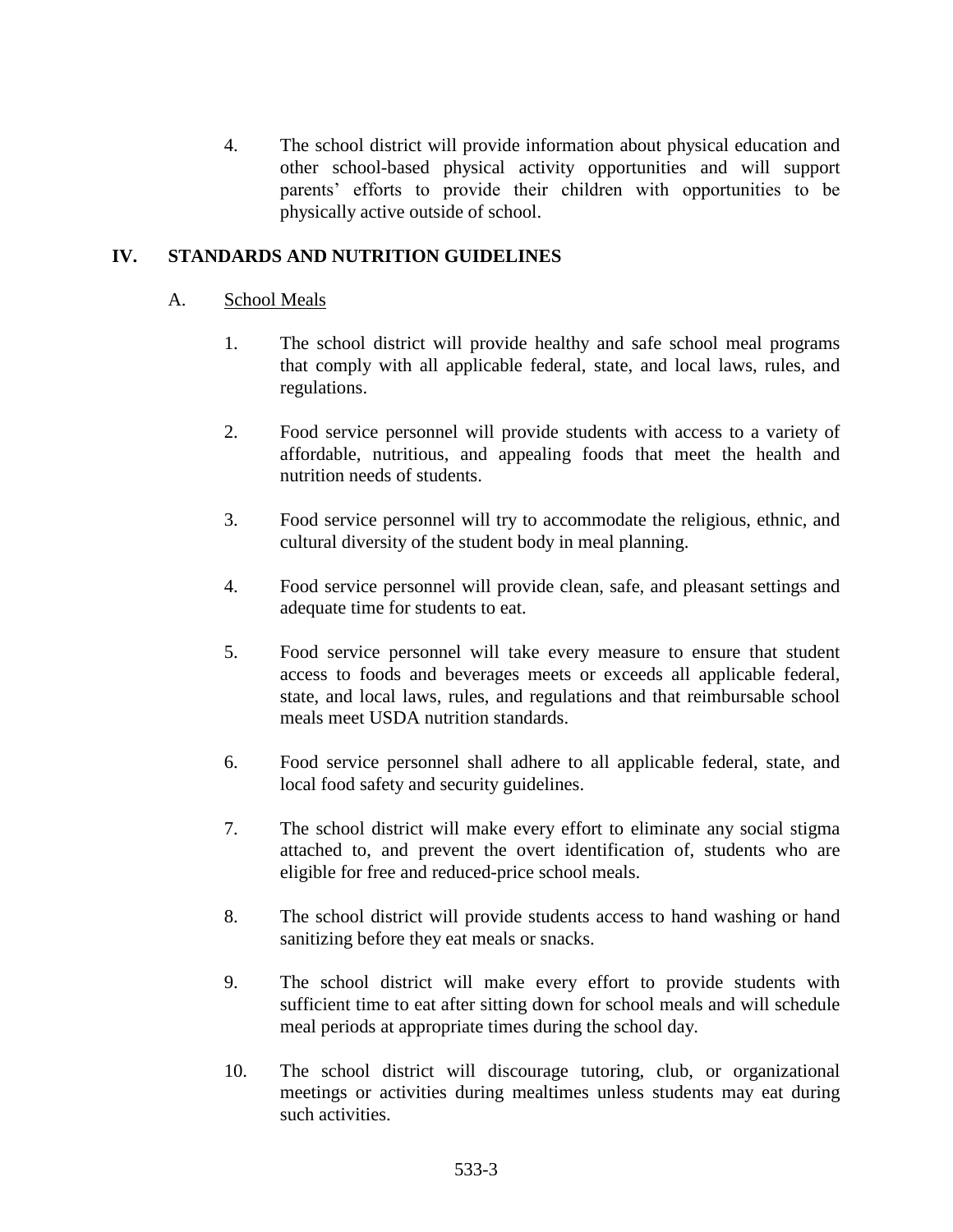## B. School Food Service Program/Personnel

- 1. The school district shall designate an appropriate person to be responsible for the school district's food service program, whose duties shall include the creation of nutrition guidelines and procedures for the selection of foods and beverages made available on campus to ensure food and beverage choices are consistent with current USDA guidelines.
- 2. As part of the school district's responsibility to operate a food service program, the school district will provide continuing professional development for all food service personnel in schools.
- C. Competitive Foods and Beverages
	- 1. All foods and beverages sold on school grounds to students, outside of reimbursable meals, are considered "competitive foods." Competitive foods include items sold a la carte in the cafeteria, from vending machines, school stores, and for in-school fundraisers.
	- 2. All competitive foods will meet the USDA Smart Snacks in School (Smart Snacks) nutrition standards and any applicable state nutrition standards, at a minimum. Smart Snacks aim to improve student health and well-being, increase consumption of healthful foods during the school day, and create an environment that reinforces the development of healthy eating habits.
	- 3. Before and Aftercare (child care) programs must also comply with the school district's nutrition standards unless they are reimbursable under USDA school meals program, in which case they must comply with all applicable USDA standards.

### D. Other Foods and Beverages Made Available to Students

- 1. Student wellness will be a consideration for all foods offered, but not sold, to students on the school campus, including those foods provided through:
	- a. Celebrations and parties. The school district will provide a list of healthy party ideas to parents and teachers, including non-food celebration ideas.
	- b. Classroom snacks brought by parents. The school district will provide to parents a list of suggested foods and beverages that meet Smart Snacks nutrition standards.
- 2. Rewards and incentives. Schools will not use foods or beverages as rewards for academic performance or good behavior (unless this practice is allowed by a student's individual education plan or behavior intervention plan) and will not withhold food or beverages as punishment.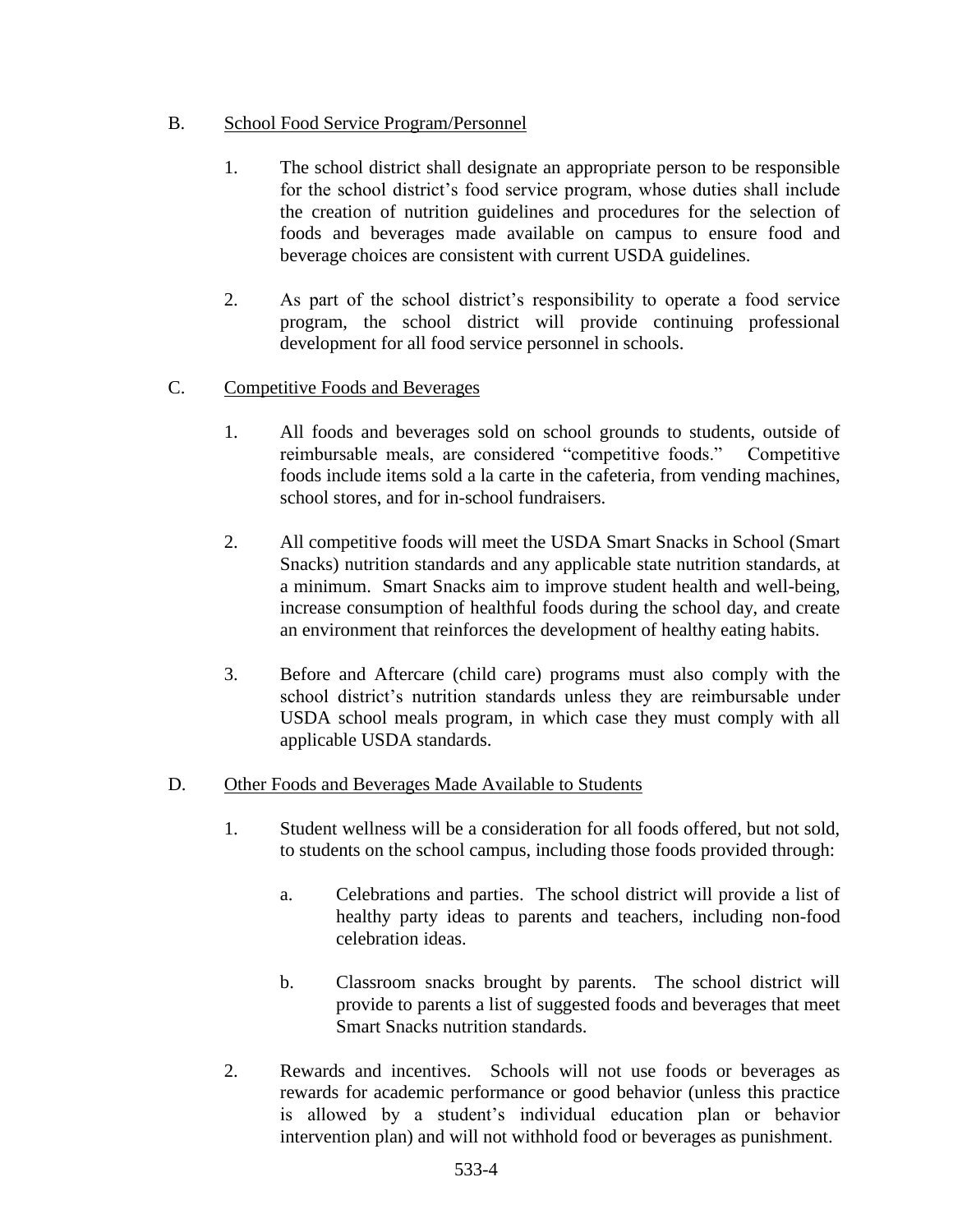- 3. Fundraising. The school district will make available to parents and teachers a list of suggested healthy fundraising ideas.
- E. Food and Beverage Marketing in Schools
	- 1. School-based marketing will be consistent with nutrition education and health promotion.
	- 2. Schools will restrict food and beverages marketing to the promotion of only those foods and beverages that meet the Smart Snacks nutrition standards.

# **V. WELLNESS LEADERSHIP AND COMMUNITY INVOLVEMENT**

## A. Wellness Coordinator

- 1. The superintendent will designate a school district official to oversee the school district's wellness-related activities (Wellness Coordinator). The Wellness Coordinator will ensure that each school implements the policy.
- 2. The principal of each school, or a designated school official, will ensure compliance within the school and will report to the Wellness Coordinator regarding compliance matters upon request.

### B. Public Involvement

- 1. The Wellness Coordinator will permit parents, students, representatives of the school food authority, teachers of physical education, school health professionals, the school board, school administrators, and the general public to participate in the development, implementation, and periodic review and update of the wellness policy.
- 2. The Wellness Coordinator will hold meetings, from time to time, for the purpose of discussing the development, implementation, and periodic review and update of the wellness policy. All meeting dates and times will be posted on the school district's website and will be open to the public.

# **VI. POLICY IMPLEMENTATION AND MONITORING**

- A. Implementation and Publication
	- 1. After approval by the school board, the wellness policy will be implemented throughout the school district.
	- 2. The school district will post its wellness policy on its website, to the extent it maintains a website.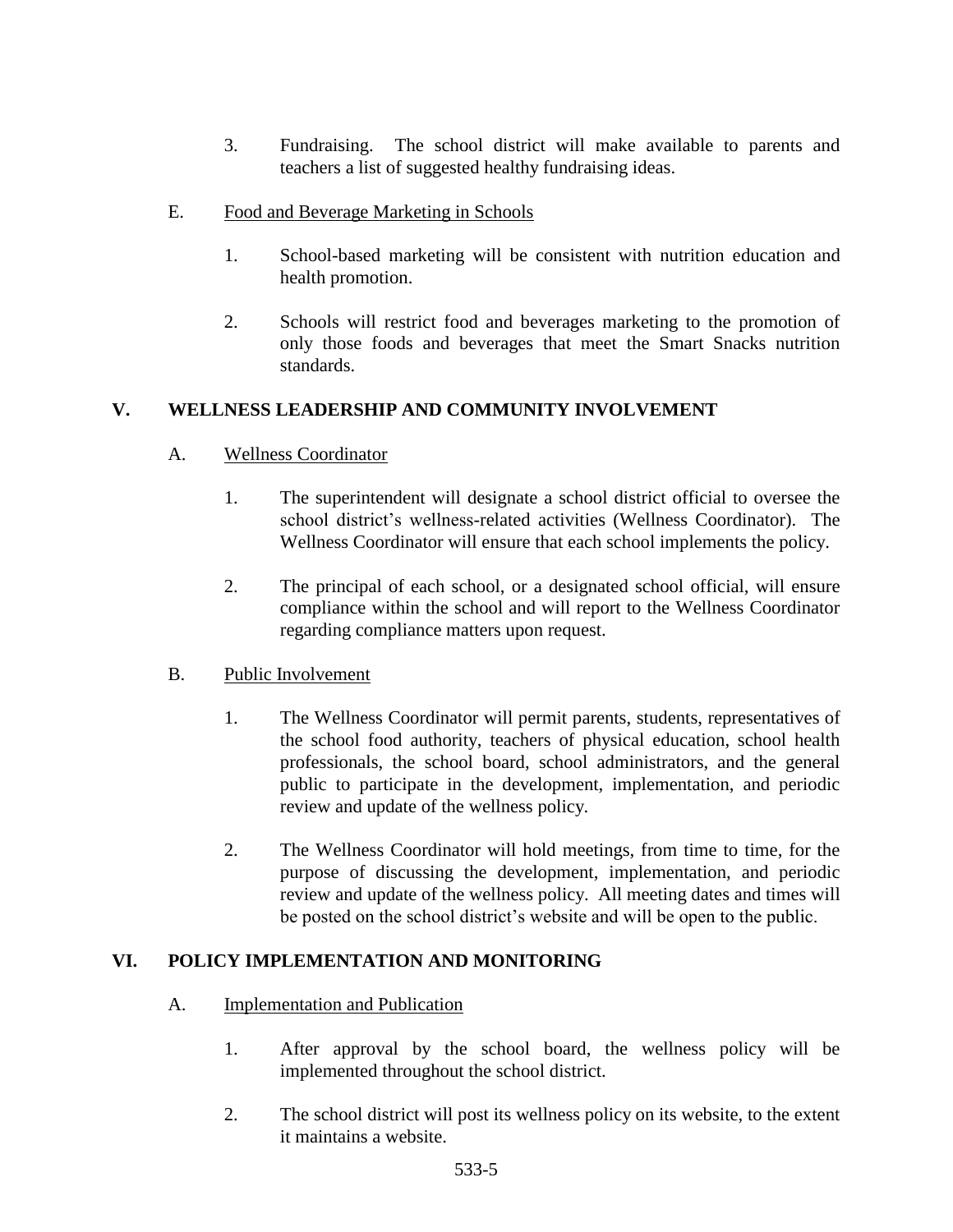## B. Annual Reporting

The Wellness Coordinator will annually inform the public about the content and implementation of the wellness policy and make the policy and any updates to the policy available to the public.

## C. Triennial Assessment

- 1. At least once every three years, the school district will evaluate compliance with the wellness policy to assess the implementation of the policy and create a report that includes the following information:
	- a. the extent to which schools under the jurisdiction of the school district are in compliance with the wellness policy;
	- b. the extent to which the school district's wellness policy compares to model local wellness policies; and
	- c. a description of the progress made in attaining the goals of the school district's wellness policy.
- 2. The Wellness Coordinator will be responsible for conducting the triennial assessment.
- 3. The triennial assessment report shall be posted on the school district's website or otherwise made available to the public.

### D. Recordkeeping

The school district will retain records to document compliance with the requirements of the wellness policy. The records to be retained include, but are not limited to:

- 1. The school district's written wellness policy.
- 2. Documentation demonstrating compliance with community involvement requirements, including requirements to make the local school wellness policy and triennial assessments available to the public.
- 3. Documentation of the triennial assessment of the local school wellness policy for each school under the school district's jurisdiction efforts to review and update the wellness policy (including an indication of who is involved in the update and methods the school district uses to make stakeholders aware of their ability to participate on the Wellness Committee).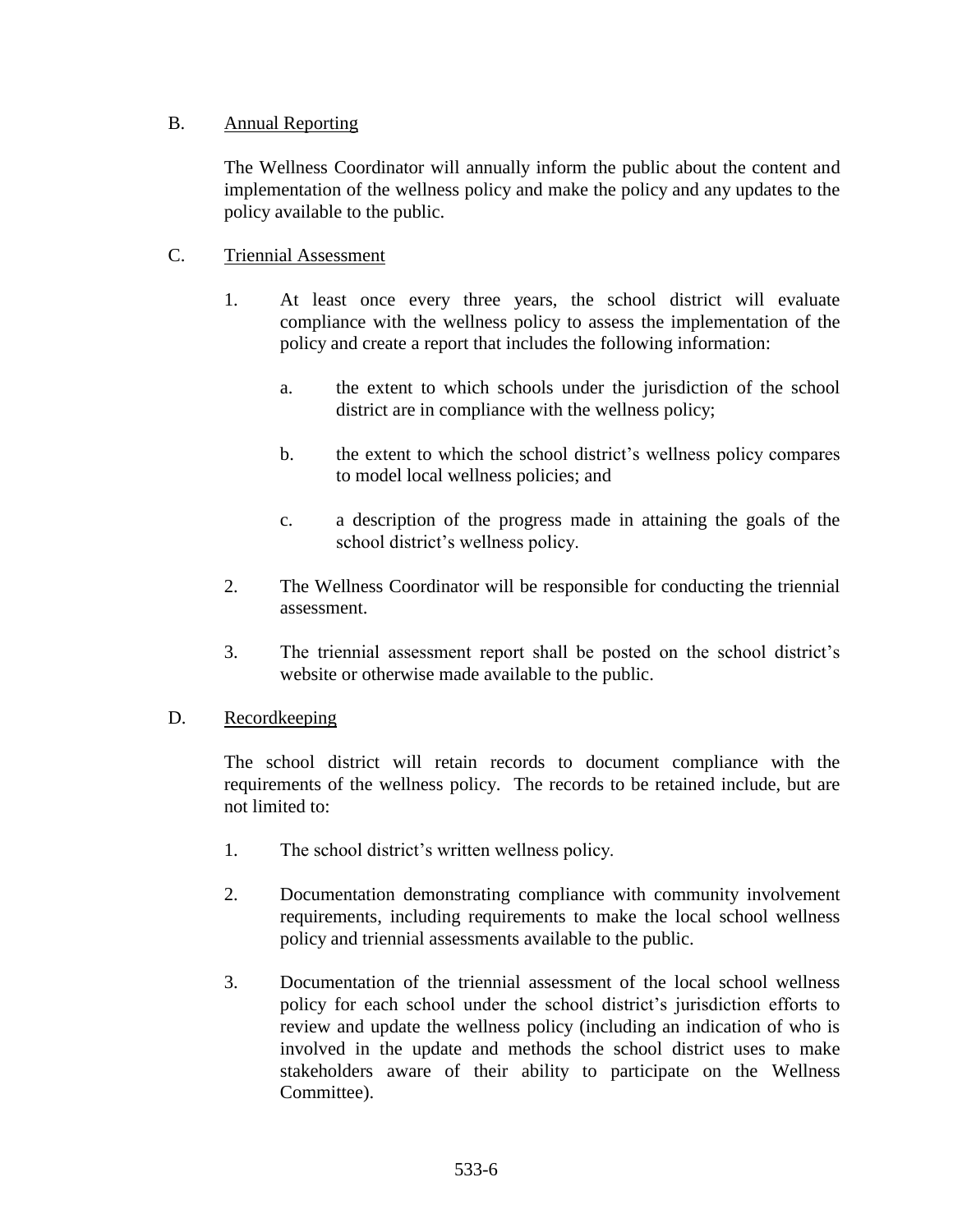| <b>Legal References:</b> | Minn. Stat. § 121A.215 (Local School District Wellness Policy)<br>42 U.S.C. § 1751 et seq. (Healthy and Hunger-Free Kids Act)<br>42 U.S.C. § 1758b (Local School Wellness Policy)<br>42 U.S.C. § 1771 <i>et seq.</i> (Child Nutrition Act of 1966)<br>7 U.S.C. § 5341 (Establishment of Dietary Guidelines)<br>7 C.F.R. § 210.10 (School Lunch Program Regulations) |
|--------------------------|---------------------------------------------------------------------------------------------------------------------------------------------------------------------------------------------------------------------------------------------------------------------------------------------------------------------------------------------------------------------|
|                          | 7 C.F.R. § 220.8 (School Breakfast Program Regulations)                                                                                                                                                                                                                                                                                                             |
| <b>Local Resources:</b>  | Minnesota Department of Education, www.education.state.mn.us<br>Minnesota Department of Health, www.health.state.mn.us                                                                                                                                                                                                                                              |
|                          | <b>County Health Departments</b>                                                                                                                                                                                                                                                                                                                                    |
|                          | Action for Healthy Kids Minnesota, www.actionforhealthykids.org                                                                                                                                                                                                                                                                                                     |
|                          | United States Department of Agriculture, www.fns.usda.gov.                                                                                                                                                                                                                                                                                                          |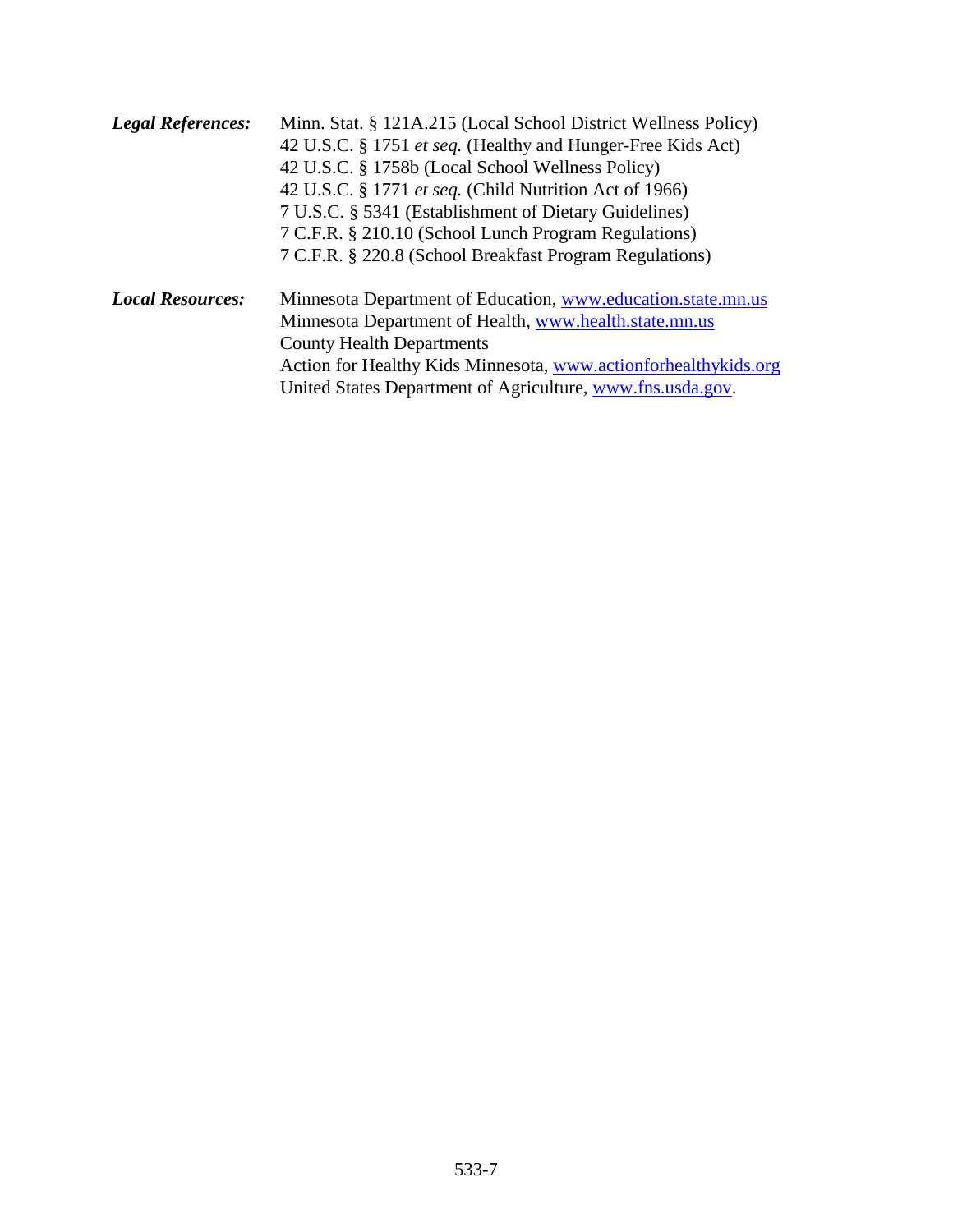#### **533 – Addendum**

#### **General Statement of Policy**

The Center for Disease Control and Prevention (CDC) recommends that children and adolescents should do 60 minutes or more of physical activity each day.

#### **Guidelines**

- 1. Students are not allowed to consume or possess energy drinks including but not limited to: (e.g. Red Bull, Rockstar, Amp, and Monster) in school or at school functions due to the potential for negative health effects related to these beverages. This includes prior to sporting events or practices.
- 2. The school district will support the development of farm to school programs to help students eat more nutritious foods and promote healthier lifelong eating patterns, support the local economy and local farmers, and teach students about the origins of their foods and how their food is grown.
- 3. Research supports that breakfast is an important meal for student readiness to learn. The school food service will offer breakfast and/or a la carte options in the morning that meet the following criteria:
	- a. Beverages available: 1% or skim milk, 100% fruit juice, or water
	- b. Food offered at breakfast should meet the nutrient criteria established by the Health Hunger Free Kids Act.
- 4. To qualify for a Smart Snack, a snack must first meet the general nutrition standards:
	- Be a grain product that contains 50 percent or more whole grains by weight (have a whole grain as the first ingredient); or
	- Have as the first ingredient a fruit, a vegetable, a dairy product, or a protein food; or
	- Be a combination food that contains at least  $\frac{1}{4}$  fruit and/or vegetable; and
	- The food must meet the nutrient standards for calories, sodium, sugar, and fats:
		- o Calories: 200 calories or less
		- o Sodium: 200 mg or less
		- o Total Fat: 35% of calories or less
		- o Saturated Fat: Less than 10% of calories
		- o Trans Fat: 0g
		- o Sugar: 35% by weight or less

Beverages sold to students during the school day, according to USDA guidelines, must also meet the Smart Snack Guidelines.

- Water can be sold to all grades in any serving size.
- Nonfat milk, including flavored, can be sold to all grades. (8oz max at Elementary grade levels and 12oz max at Middle School and High School).
- 100% fruit or vegetable juice can be sold to all grades. (8oz max at Elementary grade levels and 12oz max at Middle School and High School).
- High School is allowed additional beverages.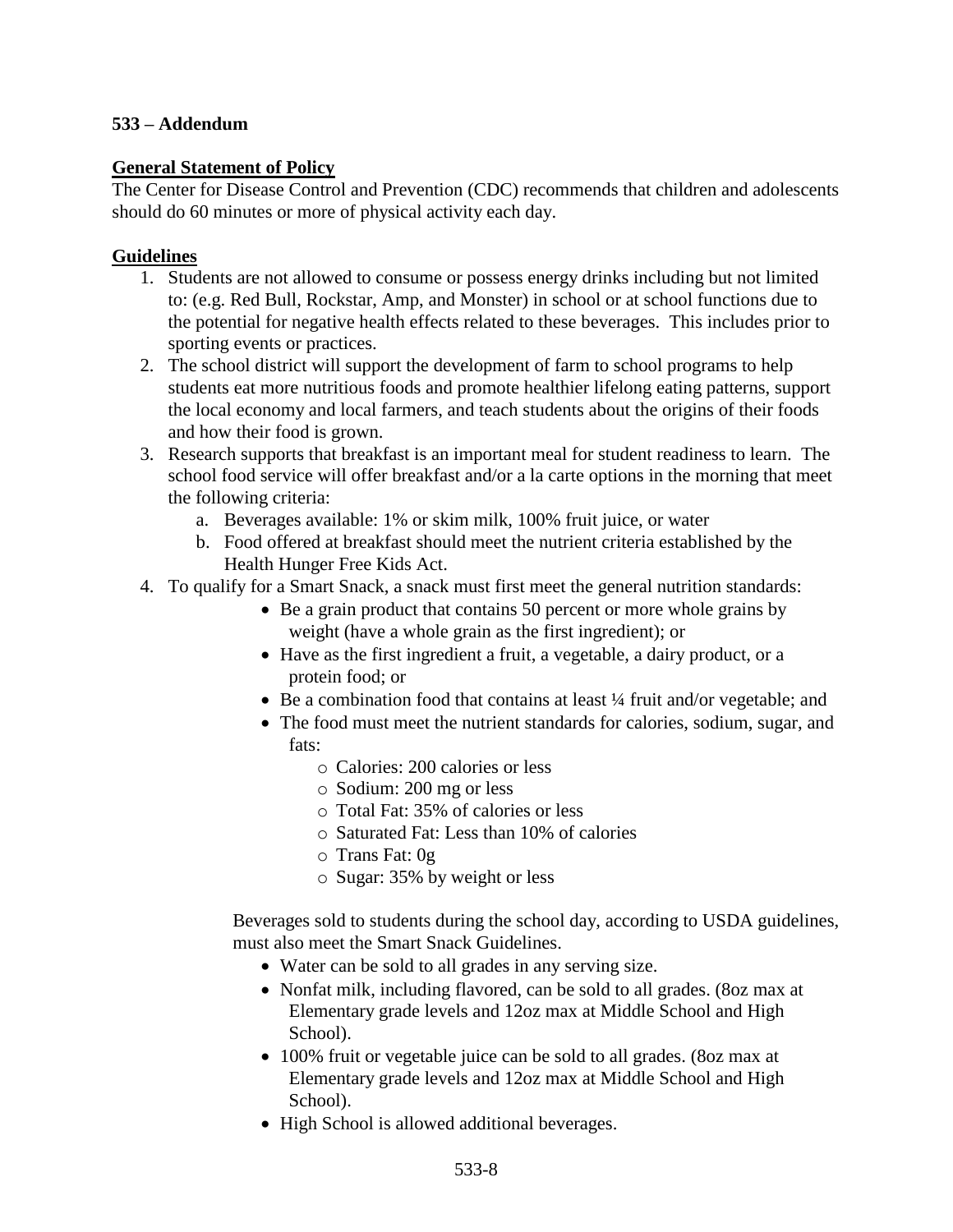- o Diet beverages (diet soda): <5 calories for 8oz portions and <10 calories for 20oz portions
- o Low calorie beverages: <40 calories for 8oz portions and <60 calories for 12oz portions

In order to find out if a snack or beverage meets the Smart Snack Guidelines, a person must enter the nutritional information of the product into the Smart Snack Calculator, created by the USDA. This will determine if the product meets these guidelines. The Smart Snack Calculator can be found online at: <https://foodplanner.healthiergeneration.org/calculator/>

- 5. Classroom education promotes fruits, vegetables, whole grain products, low fat and nonfat dairy products, healthy food preparation methods, and health enhancing nutrition policies.
- 6. The school district will encourage walking and bicycling to school as preferred modes of transportation for students who reside within close proximity to the school.
- 7. When appropriate, the district shall work together with public works, public safety and/or police departments to make it safer and easier for students to walk and bike to school.
- 8. The district will provide periodic bicycle and walk safety programming for students.

# **Employee Wellness**

The purpose of this portion of the policy is to assure a school environment that promotes and protects employee health and well-being, which encourages healthy eating and physical activity. An effective wellness policy should promote the development of lifelong healthy choices.

- 1. The Wellness Committee will work with the Southwest Service Cooperative wellness through various activities throughout the school year with available funding.
- 2. Breastfeeding:

By law, a designated area in each school building for breast feeding is available for all employees throughout the school day.

# **Implementation and Monitoring**

- 1. Building principals, teachers and staff will implement and monitor those sections of the Wellness Policy related to classroom instruction and activities, physical activity, and nutrition education. They will ensure the policy for food and beverage consumption is followed throughout the school day.
- 2. The Wellness Committee will review implementation and suggested changes to this policy every 3 years or as recommended by the USDA. The school community including parents, students, representatives of the school food authority, teachers of physical education, school health professionals, the school board, and school administrators are welcome to participate in Wellness Committee meetings.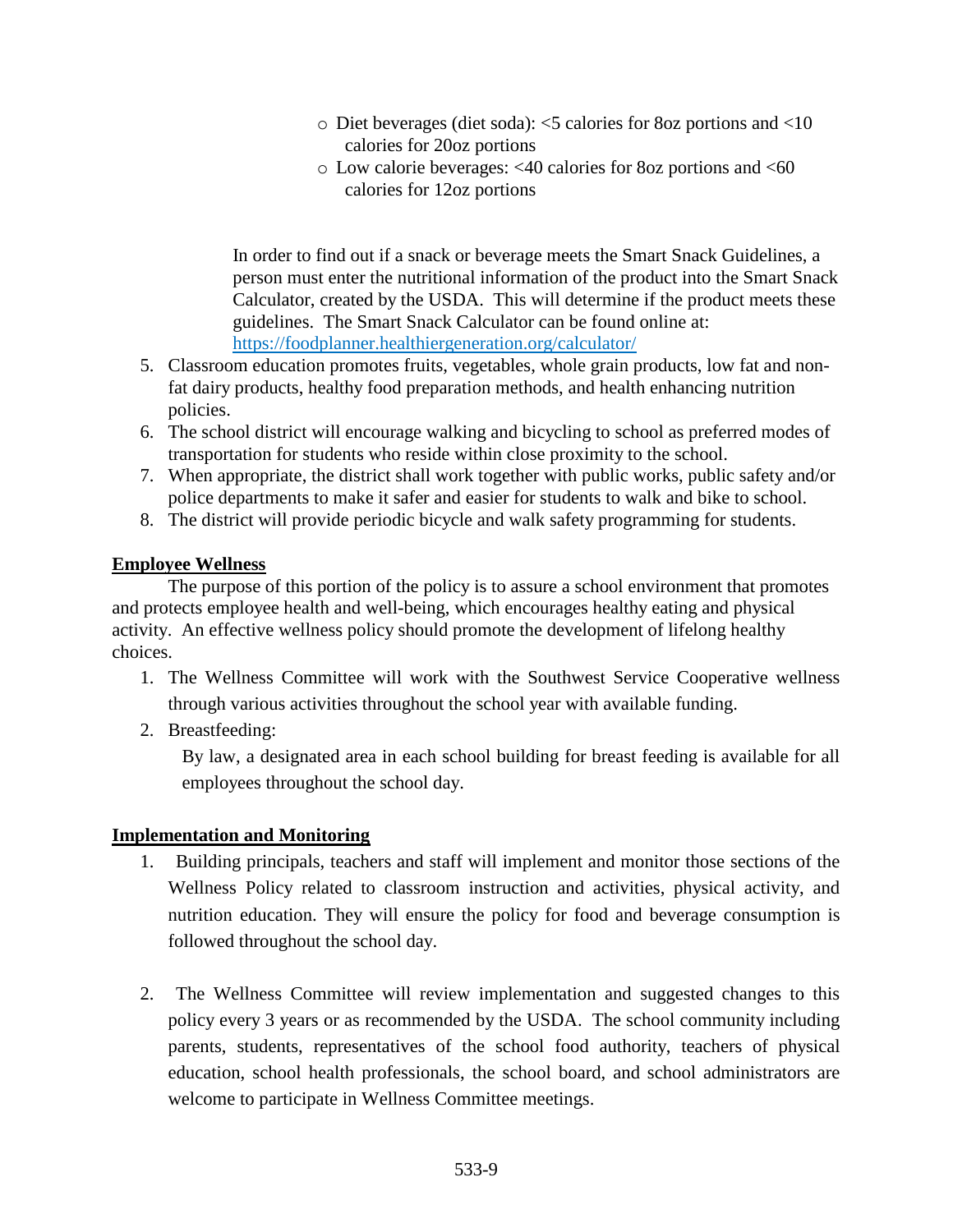- 3. The rule requires that Local Education Agency (LEA) must make available to the public:
	- a. The wellness policy, including any updates to and about the wellness policy on an annual basis at a minimum and
	- b. The Triennial Assessment, including progress toward meeting the goals of the policy. This will be completed by the Wellness Committee.
- 4. Time of Day (these guidelines apply to all beverages sold on school grounds during the regular and extended school day):
	- a. The school hours for these guidelines is midnight the day of until 30 minutes after the final bell.
	- b. The extended school day includes before and after school activities like clubs, yearbook, band, student government, drama, and childcare/latchkey programs.
	- c. These guidelines do not apply to school-related events where parents and other adults are part of an audience or are selling beverages as boosters during intermission, as well as immediately before or after an event. Examples of these events include school plays and band concerts.

#### **Preferred Snacks and Beverages**

String cheese Low fat cheese **Cottage** cheese Hard boiled eggs Raisins Fresh vegetables (celery, carrots, peppers, cucumbers, cherry tomatoes, snap peas, broccoli, etc.) Fresh fruits (bananas, apples, peaches, grapes, strawberries, blackberries, etc.) Fruit cups in 100% juice Applesauce (unsweetened) Graham crackers Low fat yogurt Whole grain tortilla chips **Crackers** Popcorn Granola Trail mix

Dips - peanut butter, salsa, low fat dressings, hummus, fat free cream cheese, guacamole

Beverages - water, 1% or skim milk, 100% fruit juice

School staff would like to offer healthy foods and beverages to students, but it is often difficult to define "healthy" food or beverage. The following criteria, which are based on the Institute of Medicine's recommendations from the "Nutrition Standards for Foods in School" (2007), are meant to serve as a guideline for how to evaluate the healthfulness of